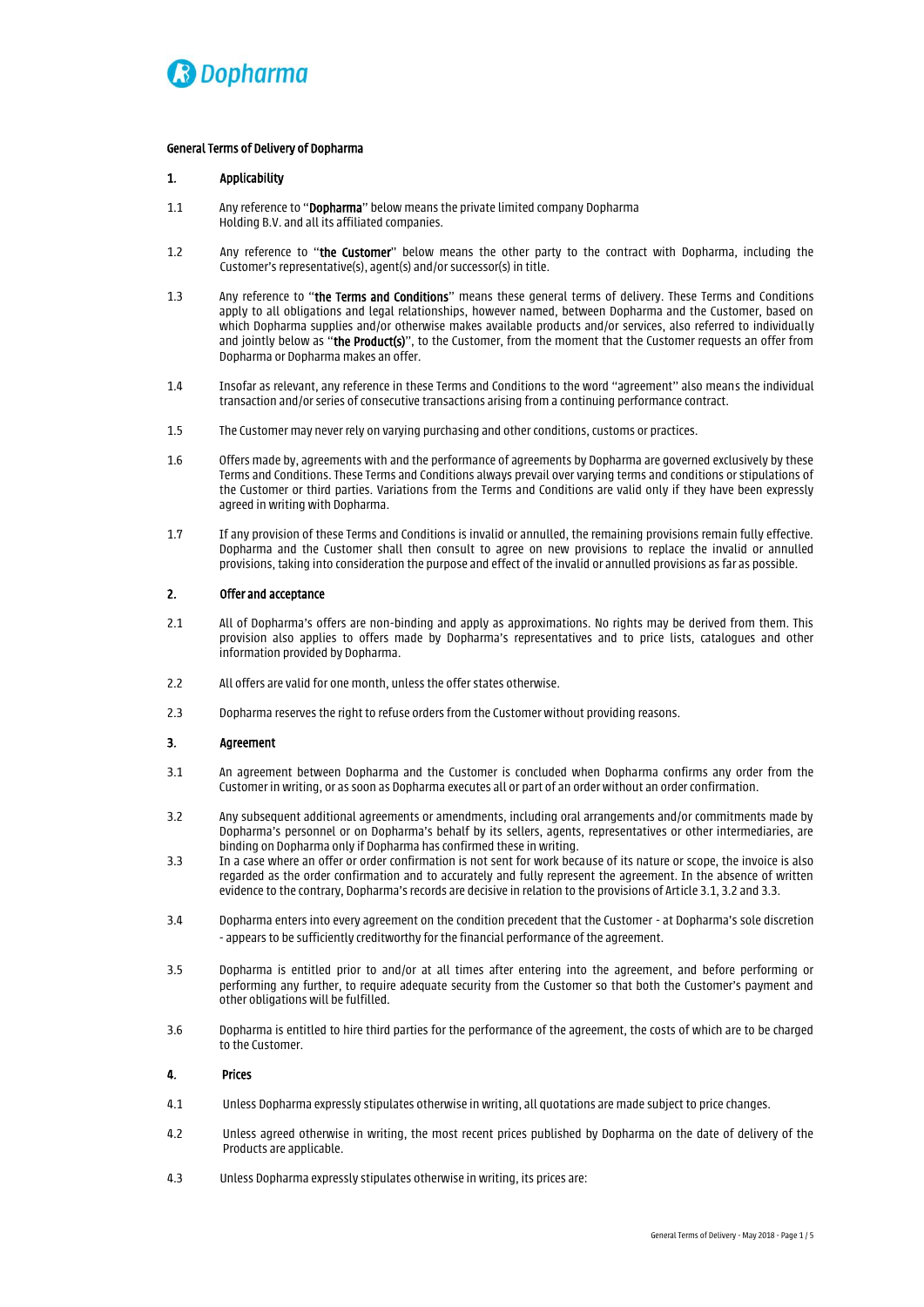

- *a. based on the purchasing prices, wages, wage costs, social security and government charges, freight, insurance premiums and other costs applicable during the offer;*
- *b. based on delivery Ex Works;*
- *c. exclusive of VAT, import duties, other taxes, levies, fees and other government-imposed charges;*
- *d. exclusive of insurance costs; and*
- *e. stated in euros.*
- *4.4 If a change in market conditions or of the costs on which prices are based occurs after the offer or conclusion of the agreement, Dopharma is entitled to make price changes. Changes to costs also include foreign currency fluctuations that lead to changes in cost prices for Dopharma.*
- *4.5 If additional costs arise for Dopharma that were not foreseen at the time of the offer or order confirmation and/or that are attributable to delays in the delivery because of the further wishes or instructions of the Customer, or any other circumstance for which Dopharma is not liable, these additional costs in accordance with Dopharma's statement are payable by the Customer.*

# *5. Delivery and risk*

- *5.1 Unless agreed otherwise, deliveries are made Ex Works (EXW according to Incoterms 2010). Except insofar as Article 15 of these Terms and Conditions stipulates otherwise, ownership and risk in the Products pass to the Customer as soon as the Products leave the factory/warehouse. Delivery is carriage paid only if and insofar as Dopharma indicates this in writing on the invoice or elsewhere.*
- *5.2 The Customer is obliged to inspect the Products for any defects or visible damage on delivery, or to perform this inspection after notice from Dopharma that the Products are at the Customer's disposal.*
- *5.3 The Customer must state or arrange for any defects or damage to the Products that are established on delivery to be stated on the delivery note, the invoice and/or the transport documents, failing which complaints will not be accepted. In the absence of written evidence to the contrary, Dopharma's records are decisive in this regard.*
- *5.4 Dopharma is entitled to make partial deliveries of an order. Dopharma may then invoice the Customer and request payment for each partial delivery separately.*
- *5.5 The delivery dates stated by Dopharma are estimates. Dopharma is not liable for any form of damage or loss that arises because of the failure to deliver or the late delivery of the Products. The Customer is not entitled to fully or partially terminate the agreement in case of late delivery.*

## *6. Target group/criteria*

- *6.1 The Customer undertakes to offer the Products that are or will be marketed under a Dopharma brand name only to a target group that has been expressly agreed with Dopharma.*
- *6.2 Dopharma sets requirements for the qualities of the Customer in order to guarantee the quality, safety and integrity of the Products. Dopharma also distinguishes between retail (veterinary practices and pharmacies) and wholesale (licence holders) Customers. Before making deliveries, Dopharma shall test the Customer against criteria that it has drawn up on the basis of the statutory requirements and generally accepted principles of good veterinary/pharmaceutical practice. As part of this test, Dopharma may ask the Customer to make a number of declarations with regard to these criteria. If these criteria are not satisfied, Dopharma shall exclude the Customer from deliveries.*
- *6.3 The Customer may not deliver Dopharma's Products to third parties that it knows or may reasonably suspect do not satisfy the criteria referred to in Article 6.2, and, in particular, may not deliver to third parties in respect of which it has received a notice of exclusion of deliveries from Dopharma (based on the above criteria), even if this notice reaches the Customer only after entering into the agreement of which these Terms and Conditions form an integral part. The Customer shall immediately suspend and, insofar as reasonably possible, cancel deliveries to these third parties. The Customer shall further impose the obligation on its customer not to deliver the Products to third parties that are excluded from buying the Products on the basis of the above criteria.*

# *7. Cooperation of the Customer*

- *7.1 The Customer undertakes to deliver Dopharma's Products to the end user only with due observance/the addition of the accompanying information leaflet, instructions for use and due care provisions of Dopharma.*
- *7.2 The Customer undertakes to hand over this information leaflet, instructions for use and due care provisions to the end user on delivery of the Products to this end user.*

## *8. Pharmacovigilance*

- *8.1 Both Dopharma and the Customer shall comply with their respective pharmacovigilance obligations under European and national legislation.*
- *8.2 The Customer shall inform Dopharma immediately, or at least within 48 hours, of becoming aware of any possible adverse eventsconcerning the Products.*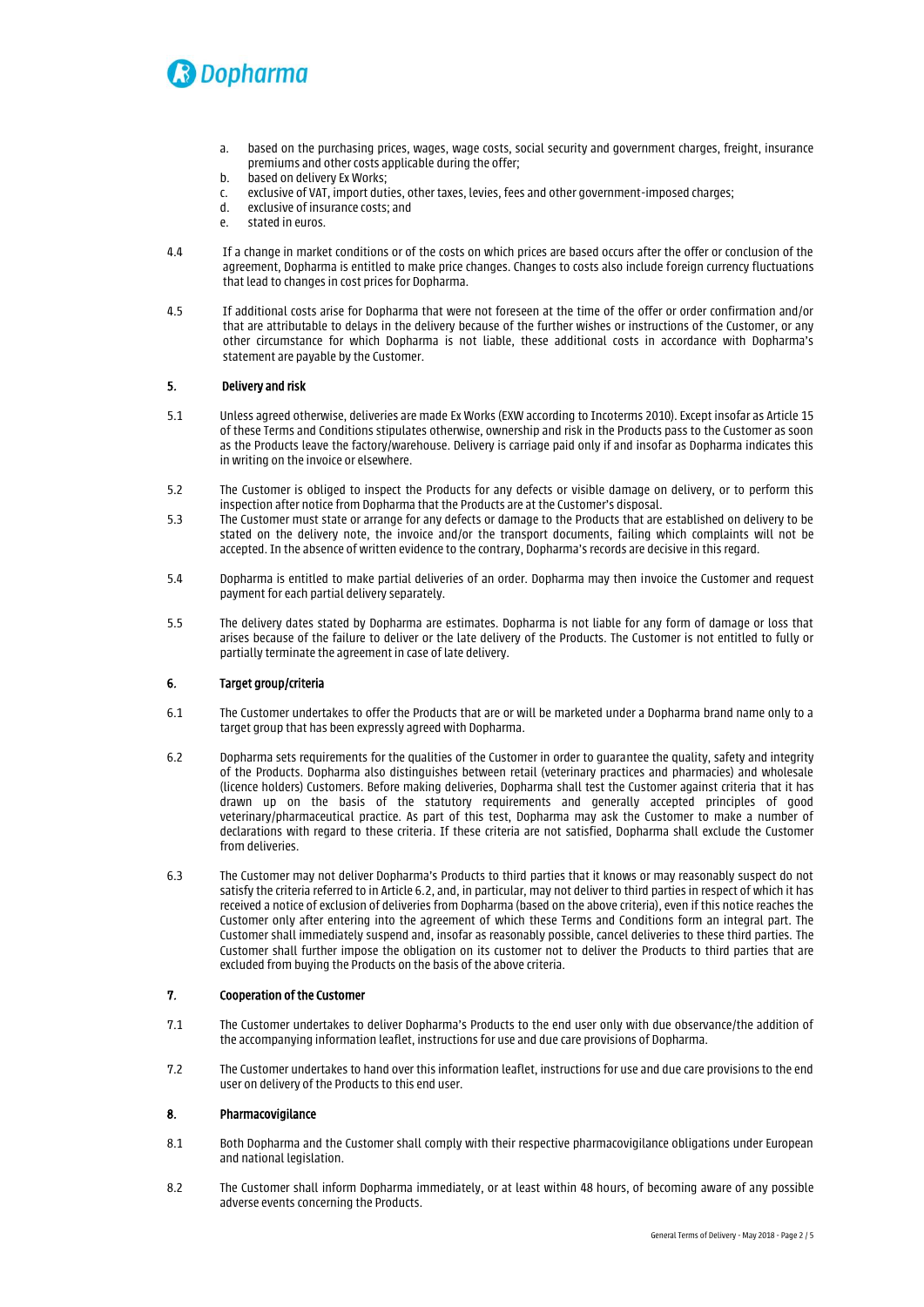# **D**opharma

*8.3 The Customer shall cooperate with Dopharma in relation to follow-up actions. Every request for additional information must be complied with in the best possible way within one week.*

# *9. Non-attributable breach*

*9.1 Non-attributable breach means:*

any failure to fully perform the obligations under an agreement as a result of a circumstance that is beyond the *parties' control or an unforeseeable circumstance, as a result of which the Customer can no longer reasonably require the full performance of the agreement from Dopharma, all in accordance with Book 6, Article 75 of the Dutch Civil Code.* 

*"Non-attributable breach"* in any case includes the failure to comply with obligations as a result of strikes, excessive *sickness absence by Dopharma personnel, transport problems, fire, government measures including bans on imports and exports, quota restrictions and operational failures at Dopharma, as well as the failure to perform or late performance by suppliers, as a result of which Dopharma cannot fully comply with its obligations towards the Customer.* 

- *9.2 If it transpires that full performance of the agreement is permanently impossible because of one of the circumstances described in the first paragraph, or if it foreseeable that performance will be possible only after a period exceeding four weeks, the parties are entitled to terminate the agreement early on the understanding that they have no liability towards each other for consequential or other damage or loss as a result of termination.*
- *9.3 The Customer shall pay Dopharma a portion of the agreed fee in proportion to the performances rendered by Dopharma before the circumstance as described in the first paragraph commenced. The Customer has no right of suspension in this regard.*

# *10. Intellectual and industrial property rights*

- *10.1 In the absence of written consent from Dopharma, the Customer is not permitted to use Dopharma's trademarks, word and figurative logos or other intellectual and industrial property rights other than through the presentation of the Products on which these appear, or by using the promotional material that Dopharma provides to the Customer.*
- *10.2 Unless expressly agreed otherwise, all intellectual or industrial property rights to all items, information and/or data, such as analyses and technical or other documentation, developed and/or made available during the preparation for and/or performance of the agreement vest exclusively in Dopharma.*
- *10.3 The Customer states and warrants towards Dopharma that it is not infringing on any third-party rights in the preparation for and/or performance of the agreement. The Customer indemnifies Dopharma against all claims in this regard and shall compensate all damage or loss that results from such an infringement and that is payable by Dopharma or a party that relies on such a right.*
- *10.4 All technical and other documentation, data carriers and all items that Dopharma provides to the Customer for or during the preparation for or performance of the agreement remain Dopharma's property at all times and must be returned by the Customer to Dopharma once the agreement has been performed, or earlier at Dopharma's request.*

## *11. Withdrawal period*

- *11.1 Any withdrawal periods that are specified on/in relation to Dopharma's Products, which are be complied with after the administration of a Product before animals can be slaughtered and/or milk or eggs can be delivered, are evaluated statistically using current techniques, documented in the registration files and are tested and laid down by the competent authorities.*
- *11.2 Dopharma cannot be held liable, directly or indirectly, for any damage or loss (including consequential damage) resulting from excess residue. Dopharma likewise cannot be held liable for any damage or loss (including consequential damage) as a result of a change in withdrawal periods/dosages/applications introduced by means of a measure of a competent government agency.*

# *12. Liability*

*Dopharma's liability under the agreement is expressly limited to the warranty obligation described in the next article. Any form of additional or replacement compensation or any form of compensation for consequential damage is excluded.*

# *13. Warranties*

- *13.1 All Products supplied and/or made available by Dopharma must be used in accordance with the information leaflets, instructions for use and/or due care provisions prescribed by Dopharma and/or government regulations. If there is any doubt about the application or use of a Product, the Customer must approach the specialists who are available at Dopharma.*
- *13.2 Subject to the restrictions below and insofar as the Customer has complied with all its obligations towards Dopharma, Dopharma warrants the reliability and quality of the Products it has supplied and/or made available for a*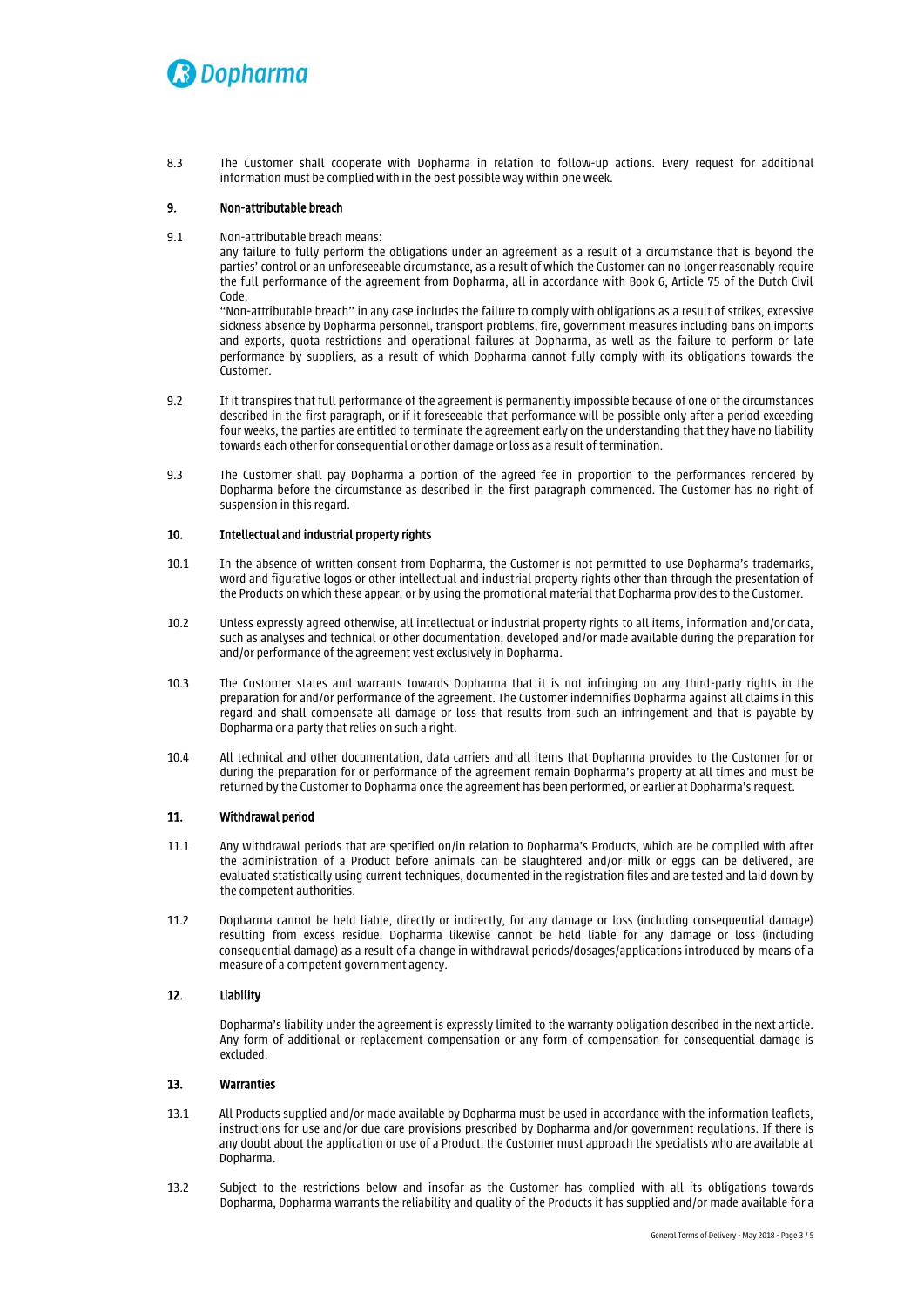

*period that is limited to the specified expiry date. If an expiry date is not specified on the packaging/information leaflet, a three-year warranty as from the production date applies.*

- *13.3 The warranty does not cover the consequences of improper storage, transport, handling and/or use or postprocessing by the Customer, a party designated by the Customer, or an end user.*
- *13.4 The warranty is limited to the replacement of the Product or making up any shortage.*

## *14. Complaints and returns*

- *14.1 Complaints must be made in writing, precisely stating the nature of and grounds for the complaint, as soon as possible but no later than five (5) days after delivery.*
- *14.2 If the period referred to in the previous paragraph is exceeded, all claims against Dopharma relating to the warranty obligation will lapse.*
- *14.3 Lodging a complaint never releases the Customer from its payment obligations towards Dopharma.*
- *14.4 Delivered Products can be returned only with Dopharma's prior written consent, under conditions to be determined by Dopharma.*

#### *15. Retention of title*

- *15.1 Dopharma retains title over the Products delivered to the Customer until the Customer has paid Dopharma any amount owing to it as consideration for a Product and/or service supplied or to be supplied by Dopharma to the Customer under an agreement, as well as any amount owing due to a failure to perform such an agreement (including interest and costs). If payment is late, Dopharma is entitled to repossess the supplied Products without any demand, notice of default or judicial intervention.*
- *15.2 As long as Dopharma is the owner of the Products, the Customer may use them only in the normal course of its business.*
- *15.3 Dopharma is entitled at all times, on the basis of the provisions of this article, to remove or arrange for the removal of the Products from the Customer or its containers if the Customer fails to comply with its obligations. The Customer is obliged to cooperate in this regard.*
- *15.4 The Customer undertakes that if it resells goods that have not yet been paid, in part or in full, the receivables from its customer (the second customer) arising from this resale will be assigned to Dopharma, which assignment will then be regarded as partial or full payment, as the case may be. The Customer is obliged to forward the relevant details to Dopharma immediately on request so Dopharma can collect the amount owing directly from the second customer. The amount that the second customer pays Dopharma is to be deducted from the total amount owing by the Customer to Dopharma. The Customer shall also enforce the same retention of title as specified in this provision if it resells Products.*
- *15.5 As long as the Customer has not fully complied with its financial and other obligations towards Dopharma, all items created for the purpose of the order remain Dopharma's inalienable property.*

# *16. Invoicing and payment*

- *16.1 Unless agreed otherwise, payment must be made net cash on delivery or by means of direct debit collection, deposit or transfer to a bank or giro account designated by Dopharma, within 30 days of the invoice date. The value date on the bank or giro statement is decisive and is thus regarded as the payment date.*
- *16.2 Any payment by the Customer is allocated firstly to interest due and any collection and/or administration costs incurred by Dopharma and is then deducted from the oldest outstanding receivable.*
- *16.3 Complaints relating to the invoice amount must be made within five days of the invoice date, failing which the Customer is deemed to have agreed to the amount.*
- *16.4 If the invoice amount is not paid, or in not paid in full, on the agreed date, or, in the absence thereof, within 30 days of the invoice date, the Customer is deemed to be in default by operation of law and Dopharma is entitled, without any notice of default, to charge the Customer interest at 1.5% a month as from the due date, as well as all judicial and extrajudicial costs relating to the collection of the amount owing to it. All amounts owing by the Customer to Dopharma become due and payable on that date.*
- *16.5 Dopharma and the Customer are deemed to have agreed that these extrajudicial collection costs are fixed at 15% of the invoice amount, including any late payment surcharge, unless Dopharma can prove these costs were higher, in which case it is entitled to the additional amount.*
- *16.6 All amounts charged to the Customer must be paid without applying any discounts or deductions. The Customer is not entitled to apply set-off for any reason. The Customer is not entitled to suspend any payments to Dopharma.*